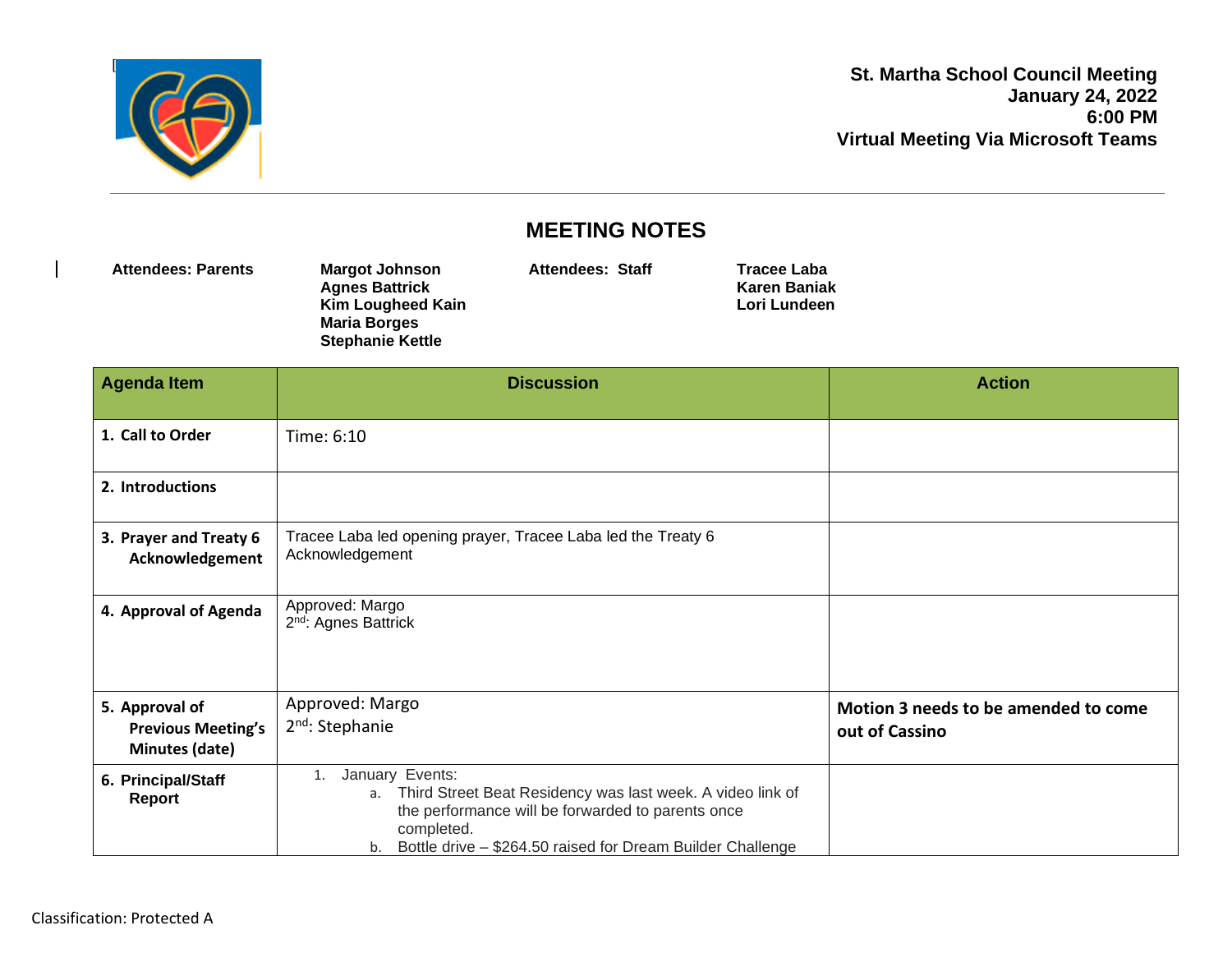|                                          | c. Junior High visits our grade 6 class. (St Rose came last week<br>and HEB is coming this week. Please visit their websites for<br>virtual Open House information.)<br>d. Jan $28 - PJ$ Day<br>e. Teachers are beginning to book some in school field trips,<br>and are grateful for this money from SAC to support<br>2. February Events:<br>a. Valentine's Day on Feb 14 - teachers will send out<br>information on how to safely exchange Valentine cards<br>b. Family Day on Feb 21 - No school<br>Upcoming events:<br>3.<br>a. Shrove Tuesday is on March 1 (this is prior to our next SAC<br>meeting. Thoughts/ideas?)<br>b. St. Martha Open House - March 1<br>c. Ash Wednesday Celebration (virtual) - March 2<br>d. Teacher's Convention - March 3 and 4 |  |
|------------------------------------------|--------------------------------------------------------------------------------------------------------------------------------------------------------------------------------------------------------------------------------------------------------------------------------------------------------------------------------------------------------------------------------------------------------------------------------------------------------------------------------------------------------------------------------------------------------------------------------------------------------------------------------------------------------------------------------------------------------------------------------------------------------------------|--|
| 7. Old Business -<br><b>Action Items</b> | Pizza and Hot Dog. Want to do gain before June? During Fun Day. Talk<br>about Pizza lunch, hot dog lunch again, subsidies by SCC. Big hot dog.<br>Say \$1.00 for hot dog and juice box. Margo to calculate cost and see                                                                                                                                                                                                                                                                                                                                                                                                                                                                                                                                            |  |
|                                          | what we can subsidize for next meeting. Kim and Margot to discuss<br>offline and propose for next meeting.                                                                                                                                                                                                                                                                                                                                                                                                                                                                                                                                                                                                                                                         |  |
| 8. Principal/Staff                       | Lori to send out.                                                                                                                                                                                                                                                                                                                                                                                                                                                                                                                                                                                                                                                                                                                                                  |  |
| Report                                   | Karen bottle drive great success. One parent from grade 6 and Karen's                                                                                                                                                                                                                                                                                                                                                                                                                                                                                                                                                                                                                                                                                              |  |
|                                          | class loaded his truck. \$264.50 for bottle drive.                                                                                                                                                                                                                                                                                                                                                                                                                                                                                                                                                                                                                                                                                                                 |  |
| 8.0 Reports                              |                                                                                                                                                                                                                                                                                                                                                                                                                                                                                                                                                                                                                                                                                                                                                                    |  |
| 8.1 Chairs Report                        | Shrove Tuesday. Are we doing the same as last year. \$680. Pancakes                                                                                                                                                                                                                                                                                                                                                                                                                                                                                                                                                                                                                                                                                                |  |
|                                          | and juice boxes. Mugginz did well, individually packaged. Knights may                                                                                                                                                                                                                                                                                                                                                                                                                                                                                                                                                                                                                                                                                              |  |
|                                          | not do it. Tracee to check to Mugginz again. Good feedback from                                                                                                                                                                                                                                                                                                                                                                                                                                                                                                                                                                                                                                                                                                    |  |
|                                          | students. McDonalds was more expensive than Mugginz.                                                                                                                                                                                                                                                                                                                                                                                                                                                                                                                                                                                                                                                                                                               |  |
|                                          | 3rd Street Beat:                                                                                                                                                                                                                                                                                                                                                                                                                                                                                                                                                                                                                                                                                                                                                   |  |